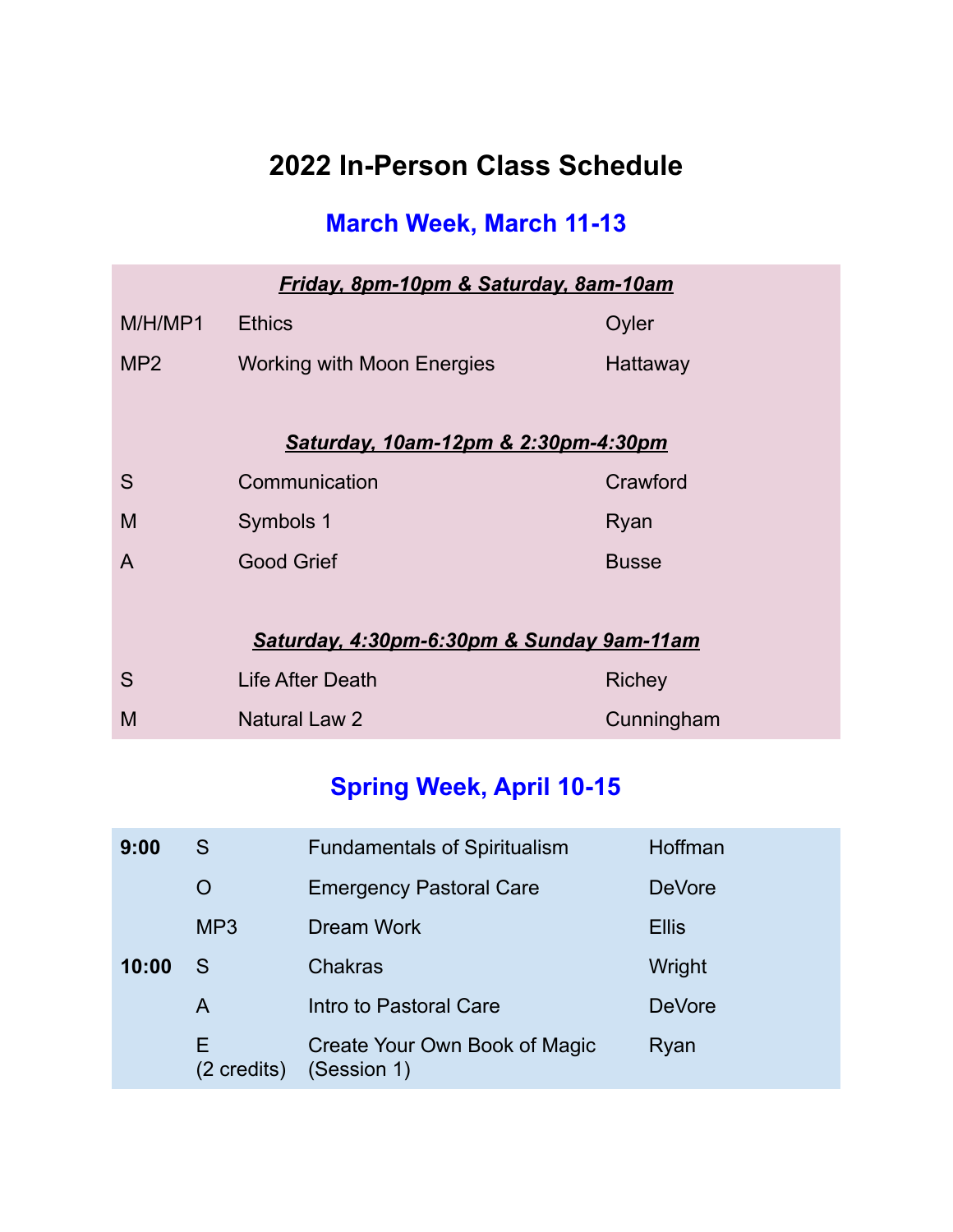| 11:00 | M                          | <b>Public Presentation of Mediumship</b>     | Cadarette            |
|-------|----------------------------|----------------------------------------------|----------------------|
|       | H/A                        | <b>Spiritual Healing 1</b>                   | Light                |
|       | E<br>$(2 \text{ credits})$ | Create Your Own Book of Magic<br>(Session 2) | Ryan                 |
| 12:00 |                            | <b>LUNCH</b>                                 |                      |
| 1:00  | S                          | <b>Meditation</b>                            | Light                |
|       | M                          | Intro to Trance                              | Cadarette            |
|       | HE/E                       | <b>Vibrational Healing</b>                   | Hattaway             |
| 2:00  | A/H                        | Prayer                                       | Crawford             |
|       | O                          | Spiritual Reflection for the Ministry        | Corkell              |
|       | MP1                        | <b>Basic Tarot</b>                           | <b>Schlotterbeck</b> |
|       | E                          | Oils & Stones in the Bible                   | <b>Busse</b>         |
| 3:00  | S                          | <b>Natural Law 1</b>                         | <b>Schlotterbeck</b> |
|       | H                          | <b>Healing Addictive Behavior</b>            | <b>Richey</b>        |
|       | MP1                        | <b>Sacred Calendar</b>                       | <b>Ellis</b>         |
|       | Ε                          | <b>Mandalas</b>                              | Crawford             |

# **Memorial Day Weekend, May 27-30**

| Friday, 8pm-10pm & Saturday, 8am-10am |                                       |               |  |
|---------------------------------------|---------------------------------------|---------------|--|
| S                                     | <b>History of Modern Spiritualism</b> | Klepadlo      |  |
| M/H                                   | <b>Spiritual Anatomy</b>              | Hattaway      |  |
|                                       | Adv. Pastoral Care & Counseling       | <b>DeVore</b> |  |
|                                       |                                       |               |  |
| Saturday, 10am-12pm & 2:30pm-4:30pm   |                                       |               |  |

| Guides & Guidance | Hafer |
|-------------------|-------|
|                   |       |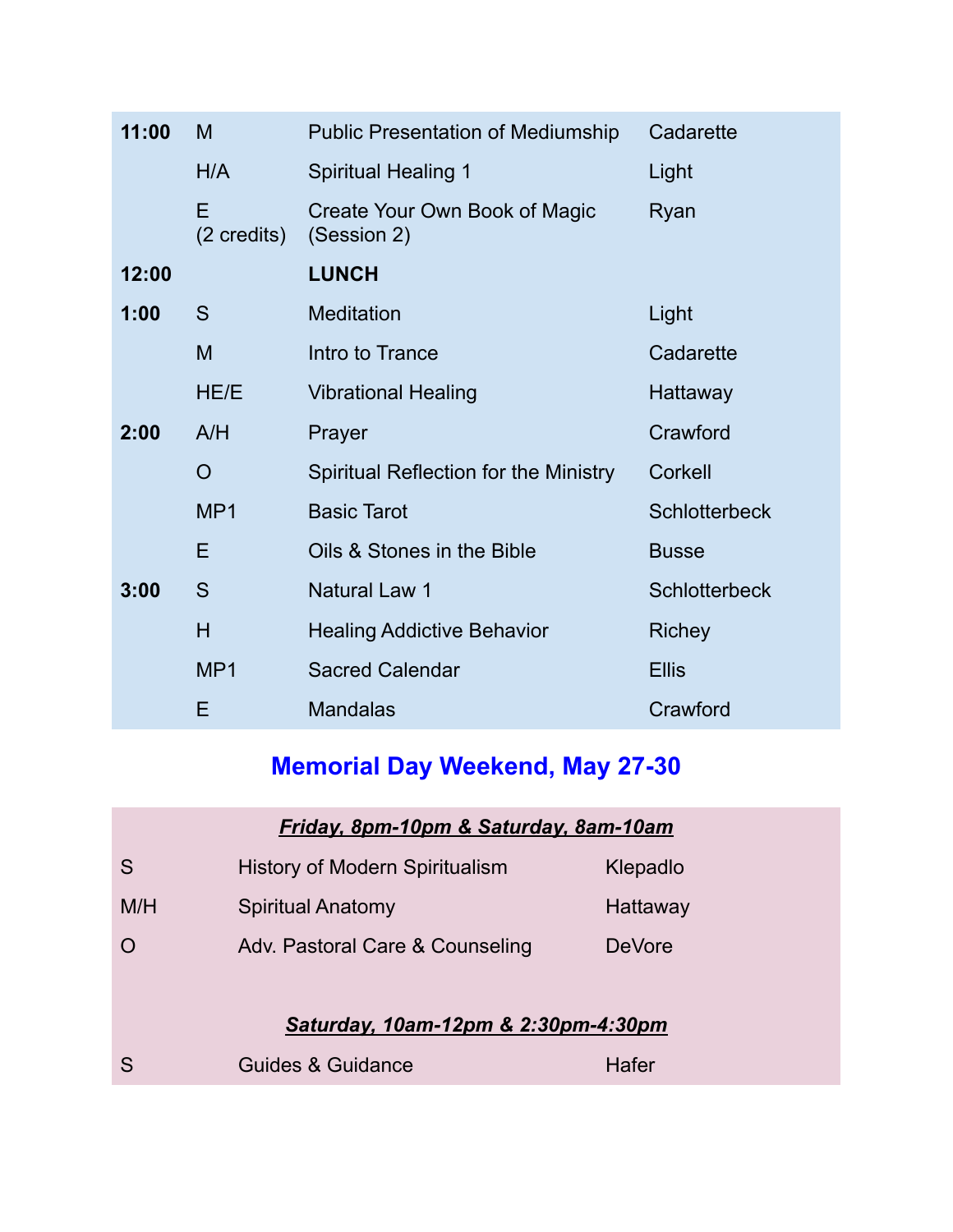| M               | Intro to Seance Room                          | Ryan             |
|-----------------|-----------------------------------------------|------------------|
| H               | <b>Spiritual Healing 2</b>                    | Light            |
| MP <sub>3</sub> | <b>Angelic Consciousness</b>                  | <b>Ellis</b>     |
|                 |                                               |                  |
|                 | Saturday, 4:30pm-6:30pm & Sunday 9am-11am     |                  |
| MP <sub>1</sub> | <b>Fundamentals of Metaphysics</b>            | Cadarette        |
| HE/E            | Healing with Saints & Angels                  | Crawford         |
| E               | <b>Spirit Art</b>                             | <b>Wolsiffer</b> |
|                 |                                               |                  |
|                 | Sunday 4pm-6pm & Monday 10am-12pm             |                  |
| M               | Symbols 1                                     | Ryan             |
| A               | <b>Basic Unity of Religion</b>                | Kenton           |
| $\Omega$        | Pastoral Care for the Dying & Their<br>Family | <b>DeVore</b>    |
| MP1             | Numerology 1                                  | <b>Hovis</b>     |

# **Summer Week, July 17-22**

| 9:00  | S         | <b>Public Speaking</b>                               | Richey        |
|-------|-----------|------------------------------------------------------|---------------|
|       | M/H/MP1   | <b>Ethics</b>                                        | Oyler         |
|       | H         | <b>Spiritual Healing Service</b><br>Practicum        | <b>DeVore</b> |
| 10:00 | S         | Communication                                        | <b>DeVore</b> |
|       | $\bigcap$ | Pastoral Care for the Dying &<br><b>Their Family</b> | Richey        |
|       | MP2       | <b>Candle Ceremony</b>                               | <b>Ellis</b>  |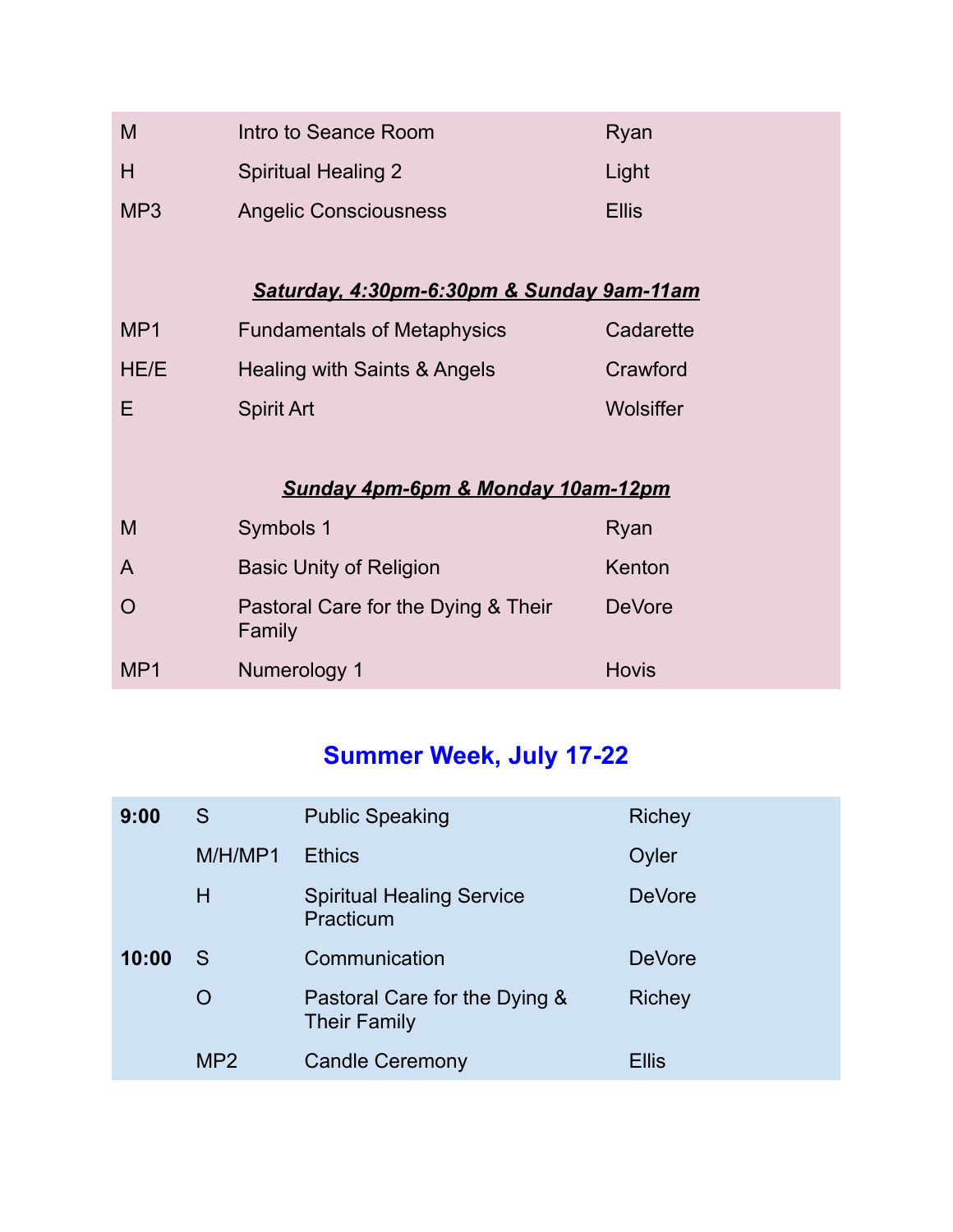|       | E<br>$(2 \text{ credits})$ | Trance & Its Role in Mediumship<br>(Session 1)    | Ryan                 |
|-------|----------------------------|---------------------------------------------------|----------------------|
| 11:00 | S                          | <b>Natural Law 1</b>                              | Oyler                |
|       | MP1                        | Symbology, The Language of the<br>Universe        | <b>Ellis</b>         |
|       | E<br>$(2 \text{ credits})$ | Trance & Its Role in Mediumship<br>(Session 2)    | Ryan                 |
| 12:00 |                            | <b>LUNCH</b>                                      |                      |
| 1:00  | M                          | <b>Practical Aspects of Mediumship</b>            | Cadarette            |
|       | $\mathsf{A}$               | Spiritualism in the Old & New<br><b>Testament</b> | <b>Schlotterbeck</b> |
|       | E                          | <b>Seven Rays</b>                                 | Kenton               |
| 2:00  | S                          | Living the Spiritual Life                         | <b>Schlotterbeck</b> |
|       | M                          | Laws of Mediumship                                | Cadarette            |
|       | $\mathsf{A}$               | Sermon Prep 1                                     | Oyler                |
|       | MP1                        | Color                                             | <b>Ellis</b>         |
| 3:00  | M                          | Symbols 2                                         | <b>Schlotterbeck</b> |
|       | MP <sub>1</sub>            | Palmistry 1                                       | Kenton               |
|       | E                          | <b>Sacred Space</b>                               | Hattaway             |

# **Labor Day Weekend, Sept 2-5**

| Friday, 8pm-10pm & Saturday, 8am-10am |                                        |               |  |
|---------------------------------------|----------------------------------------|---------------|--|
| S                                     | Living the Spiritual Life              | Cunningham    |  |
| M                                     | <b>Practical Aspects of Mediumship</b> | <b>DeVore</b> |  |
| MP <sub>1</sub>                       | Auras                                  | Hattaway      |  |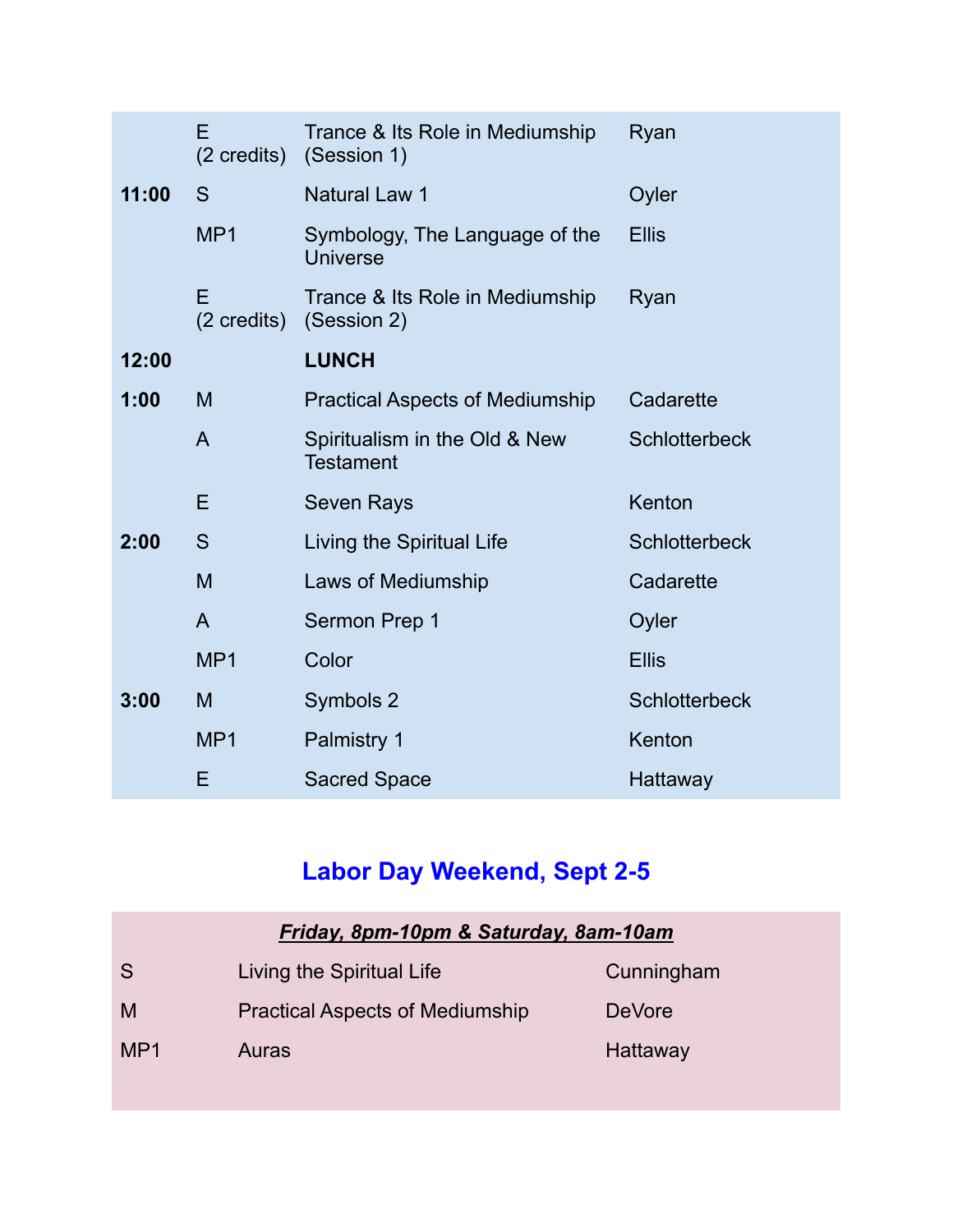#### *Saturday, 10am-12pm & 2:30pm-4:30pm*

| -S              | <b>Chakras</b>                    | Hafer    |
|-----------------|-----------------------------------|----------|
| $\overline{A}$  | Adv. Symbols Interpretation       | Crawford |
| MP <sub>3</sub> | Science of the Soul & the Masters | Kenton   |

#### *Saturday, 4:30pm-6:30pm & Sunday 9am-11am*

| S               | <b>Meditation</b>                | Wolsiffer |
|-----------------|----------------------------------|-----------|
| H/A             | <b>Spiritual Healing 1</b>       | Wright    |
| MP <sub>2</sub> | Ritual Work of the Metaphysician | Ellis     |

#### *Sunday 4pm-6pm & Monday 10pm-12pm*

| A/H             | Prayer                 | Light    |
|-----------------|------------------------|----------|
| $\bigcap$       | <b>Church Business</b> | Crawford |
| MP <sub>1</sub> | Astrology 1            | Hovis    |

### **Fall Week, October 23-28**

| 9:00  | S                          | <b>History of Modern Spiritualism</b>       | Hoffman      |
|-------|----------------------------|---------------------------------------------|--------------|
|       | M/H                        | <b>Spiritual Anatomy</b>                    | Cadarette    |
|       | Ε<br>$(2 \text{ credits})$ | Reading Your Book of Life<br>(Session 1)    | <b>Ellis</b> |
| 10:00 | S                          | Guides & Guidance                           | Cadarette    |
|       | M                          | <b>Public Presentation of</b><br>Mediumship | Hattaway     |
|       | Е<br>(2 credits)           | Reading Your Book of Life<br>(Session 2)    | <b>Ellis</b> |